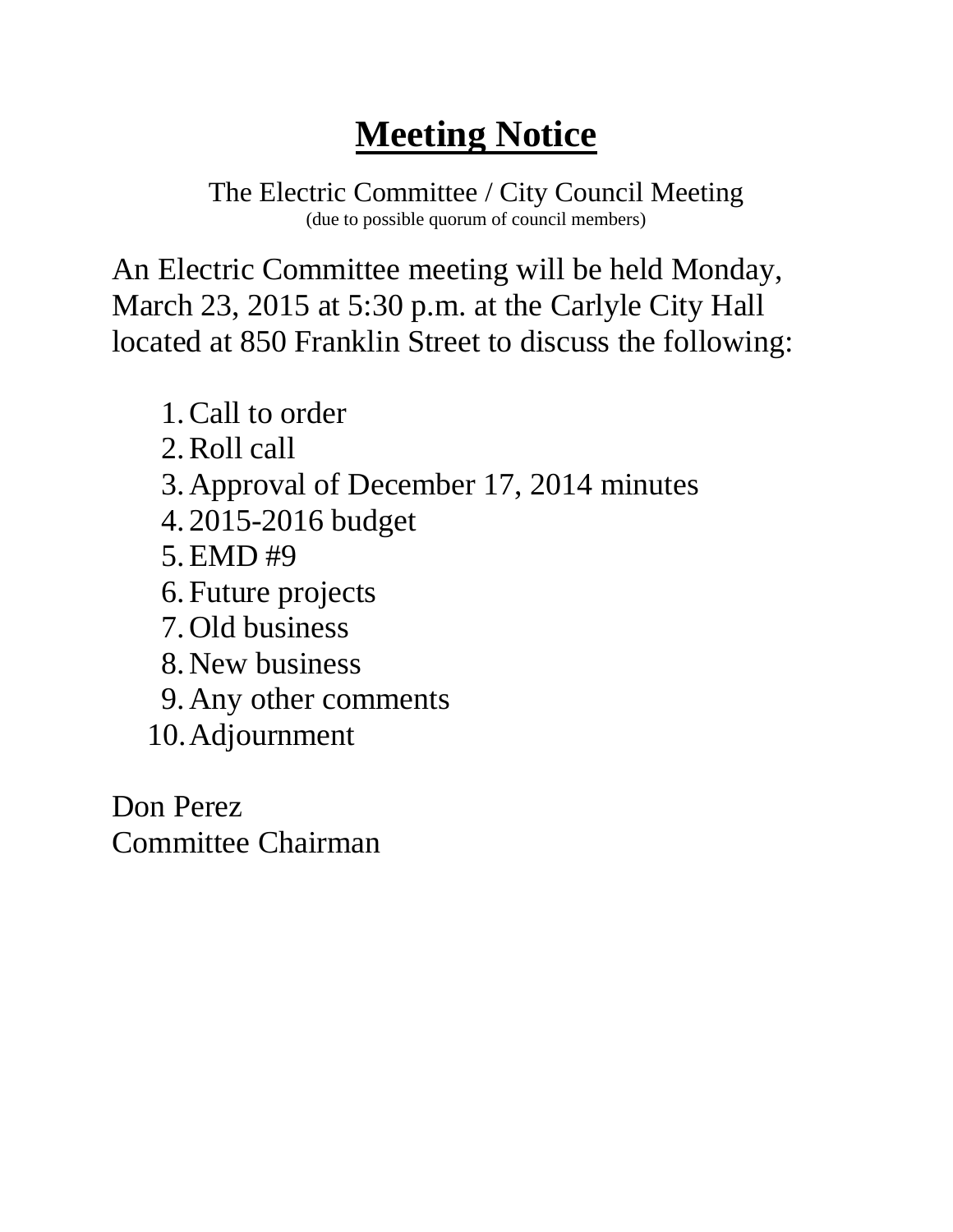The Electric Committee / City Council Meeting (due to possible quorum of council members)

An Electric Committee meeting will be held Tuesday, May 26, 2015 at 7:30 p.m. or immediately following the City Council Meeting at the Case Halstead Library located at 550 Sixth Street to discuss the following:

- 1.Call to order
- 2.Roll call of previous and current committee members
- 3. Approval of March 23, 2015 minutes
- 4. Any other comments
- 5. Adjournment

Scott Diekemper Committee Chairman

Don Perez Previous Committee Chairman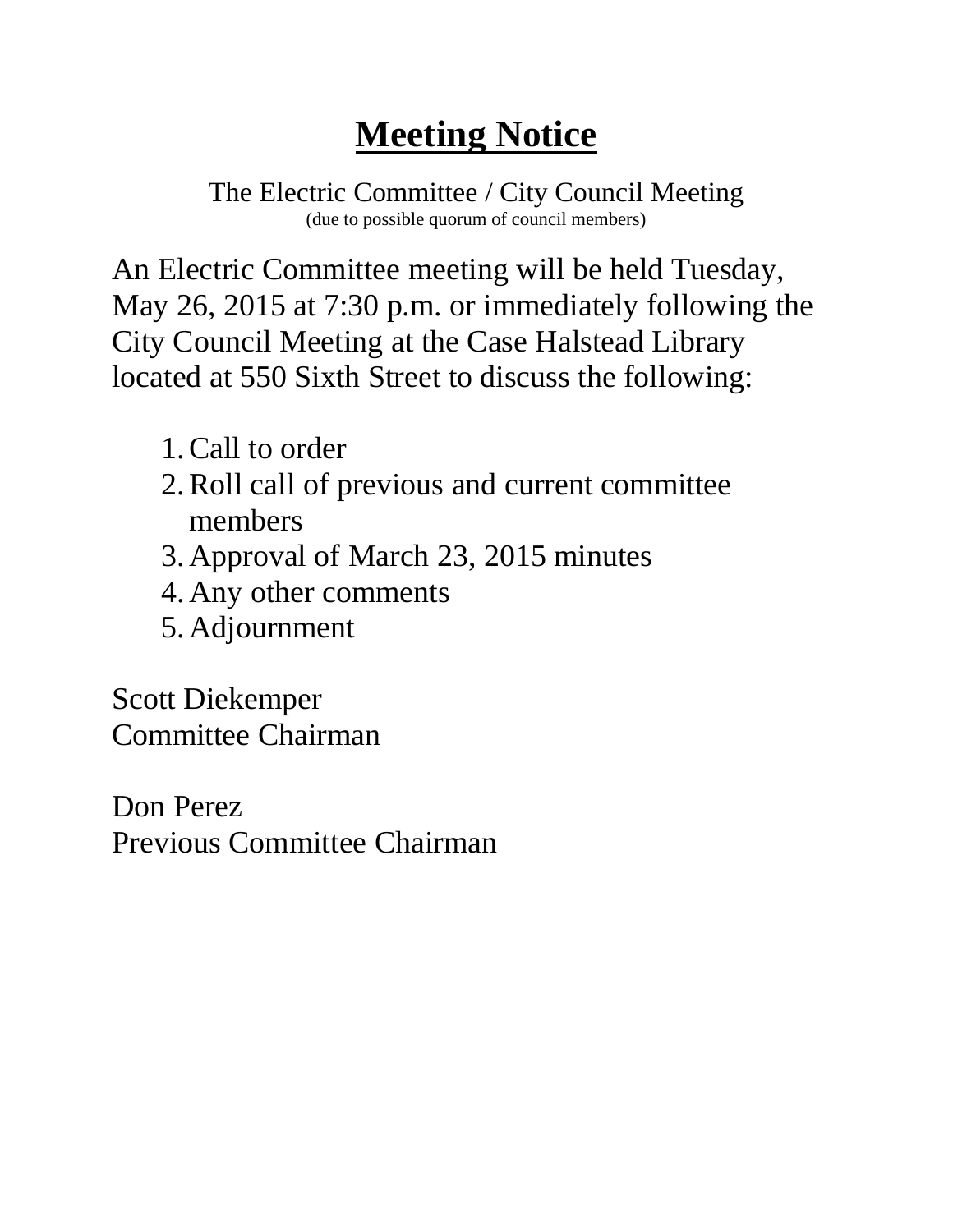The Electric Committee / City Council Meeting (due to possible quorum of council members)

An Electric Committee meeting will be held Wednesday, June 24, 2015 at 10 a.m. at the Carlyle City Hall located at 850 Franklin Street to discuss the following:

- 1.Call to order
- 2.Roll call
- 3. Approval of May 26, 2015 minutes
- 4.Electric Department
- 5. Project updates
- 6. New pickup truck
- 7.LED project for Parks
- 8. Auto read for meters
- 9. Old business
- 10.New business
- 11.Any other comments
- 12.Adjournment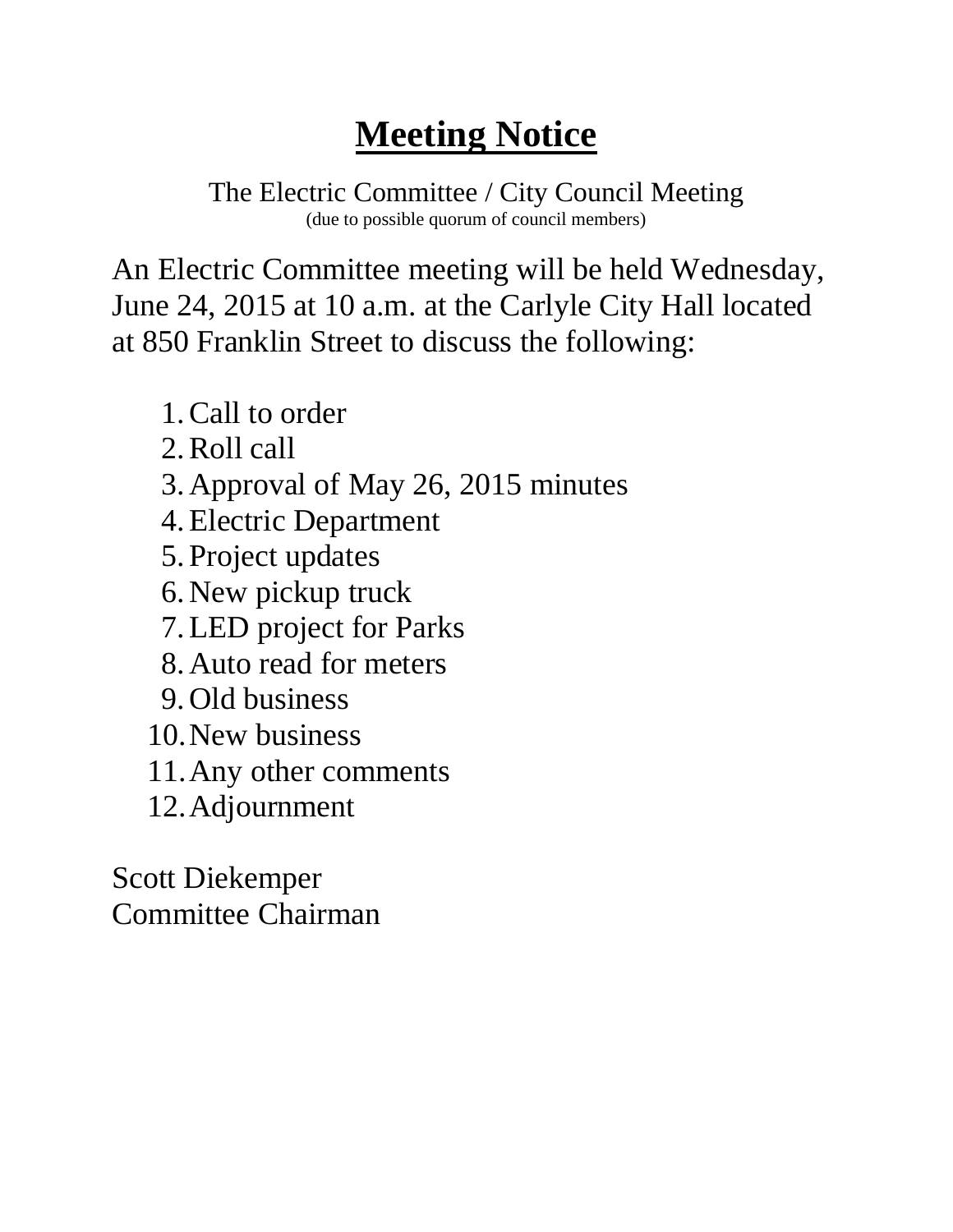The Electric Committee / City Council Meeting (due to possible quorum of council members)

An Electric Committee meeting will be held Friday, July 17, 2015 at 10 a.m. at the Electric Department located at 501 First Street to discuss the following:

- 1.Call to order
- 2.Roll call
- 3. Presentation of metering system
- 4. Public comments
- 5. Adjournment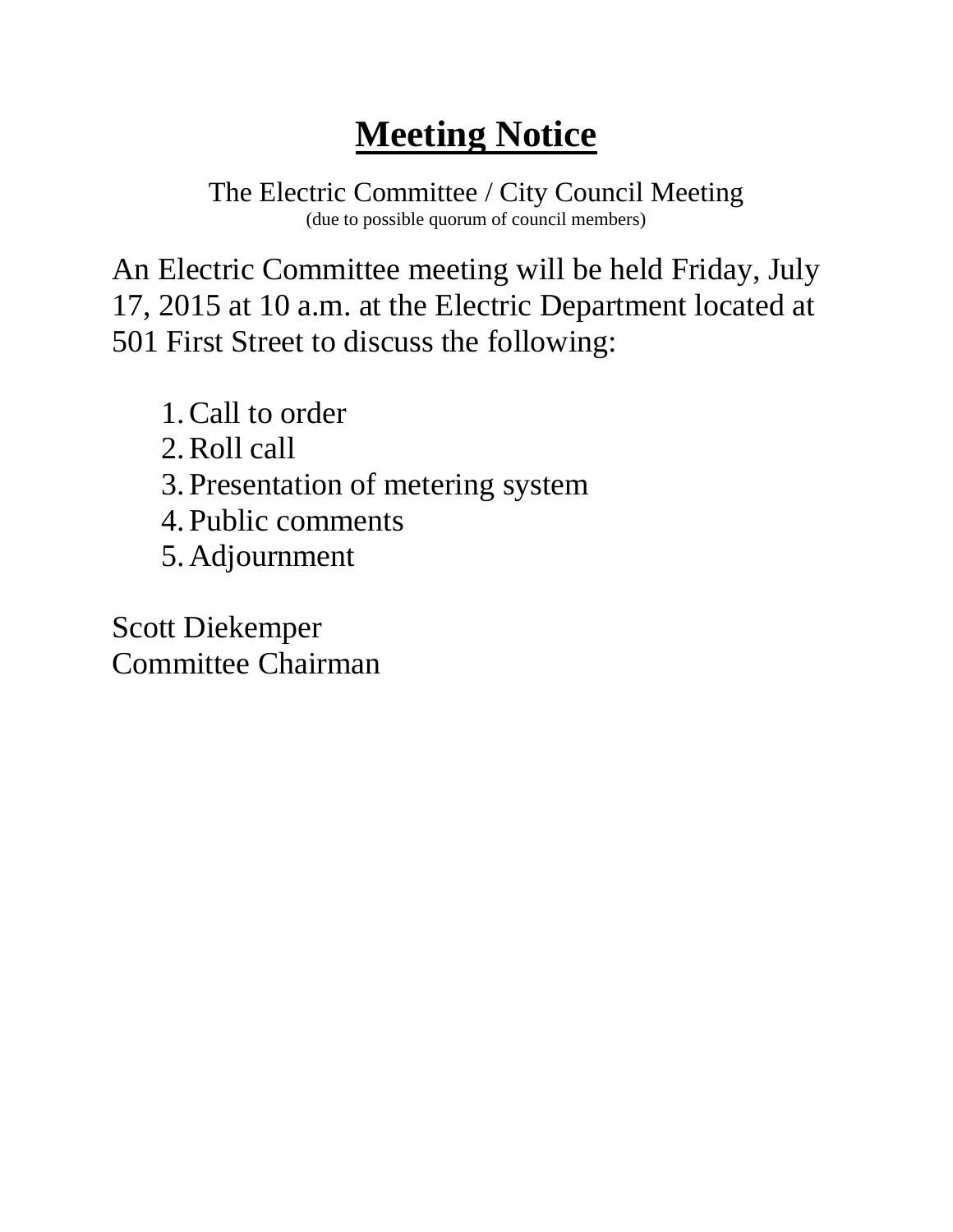The Electric Committee / City Council Meeting (due to possible quorum of council members)

An Electric Committee meeting will be held Wednesday, July 29, 2015 at 10 a.m. at the Electric Department located at 501 First Street to discuss the following:

- 1.Call to order
- 2.Roll call
- 3. Presentation of metering system
- 4. Nursing home transformer
- 5. Public comments
- 6. Adjournment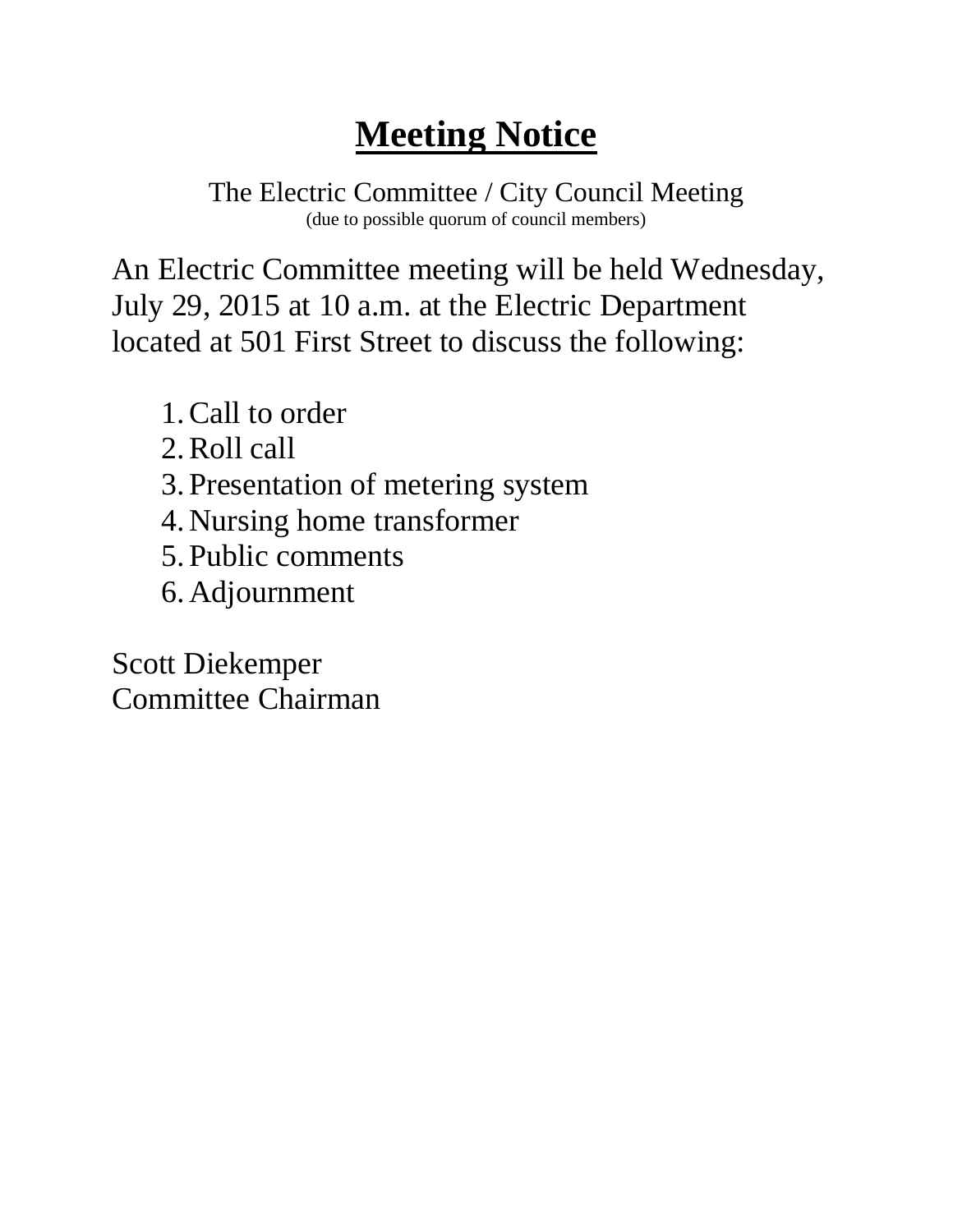The Electric Committee / City Council Meeting (due to possible quorum of council members)

An Electric Committee meeting will be held Friday, August 7, 2015 at 9 a.m. at the Carlyle City Hall located at 850 Franklin Street to discuss the following:

- 1.Call to order
- 2.Roll call
- 3. Approval of July 17 and 29, 2015 minutes
- 4. New pickup truck purchase
- 5. Approval for purchase of new transformer
- 6. Public comments
- 7. Adjournment